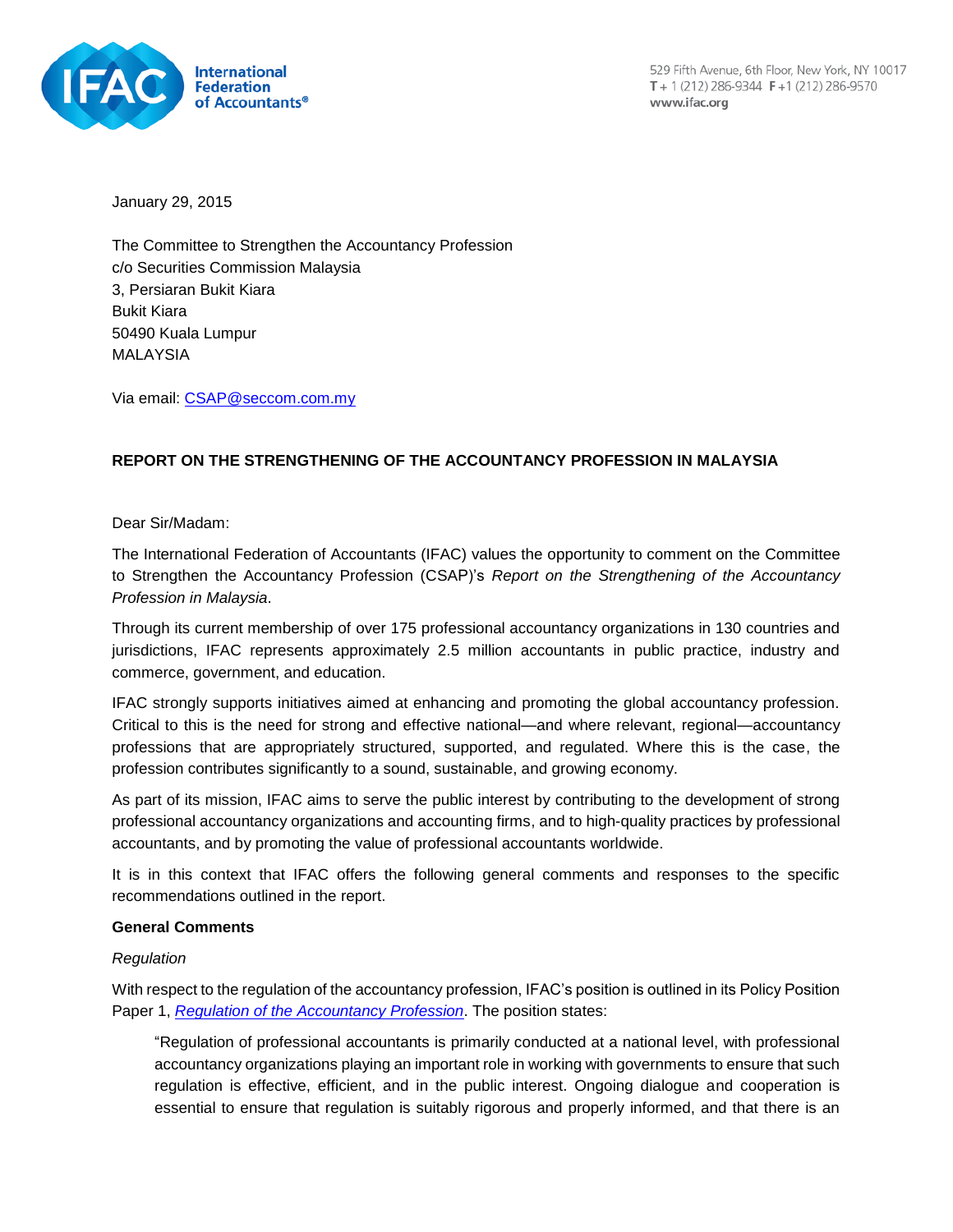

appropriate balance between self-regulation by the profession, self-regulation with public oversight and accountability, and external regulation."

IFAC recognizes that the mix of self-regulation and external regulation will vary by jurisdiction, and that a range of environmental, historical, and political factors will shape the form of regulatory arrangements that exist in different jurisdictions. There is no one ideal place on the continuum—between self-regulation at one end, and external regulation at the other end—where all jurisdictions will or should be situated. In some jurisdictions professional accountancy organizations will play a more significant role than independent government regulators, while in other jurisdictions the opposite will be the case.

This means that when proposing and implementing regulatory reforms for the accountancy profession within a jurisdiction, while it is important to identify and consider regulatory arrangements in other jurisdictions, it is typically not possible—nor is it appropriate—to aim to adopt or replicate those other arrangements.

IFAC commends the CSAP on the fact that it has made recommendations that are specifically relevant to the Malaysian environment.

### *Meeting the Demand for Professional Accountants*

In terms of attracting and retaining talent within the accountancy profession, for the last several years IFAC has observed this to be a concern for many jurisdictions around the world. IFAC is encouraged that the CSAP aims to proactively address this issue.

### *Accountancy Education*

IFAC recognizes that education—including initial learning, practical experience, and continuing professional development—is key to developing the expertise and competence of professional accountants. It is supportive of the CSAP's ambition to strengthen the accountancy education sector in Malaysia.

Additionally, IFAC supports the International Accounting Education Standards Board (IAESB) and the work that it does in developing education standards for the profession, and is therefore encouraged by the CSAP's references to these standards in its report.

More broadly, IFAC believes that a high level of expertise and competence; along with commitments to behave ethically and act in the public interest, and to have the experience necessary to provide high-quality professional service; are necessary to developing the trust and credibility of the accountancy profession. Such trust and credibility are important to ensure that the profession is seen as a respected part of society, contributing to its betterment.

### *Making Public Accountancy Practices More Competitive*

IFAC does not comment on matters specifically addressing market competition issues.

### *Capturing Sectorial* O*pportunities and Ensuring Inclusiveness*

IFAC recognizes the importance of aiming to establish a more inclusive profession and of capitalizing on existing areas of expertise within Malaysia, and so supports the focus of the CSAP on such topics.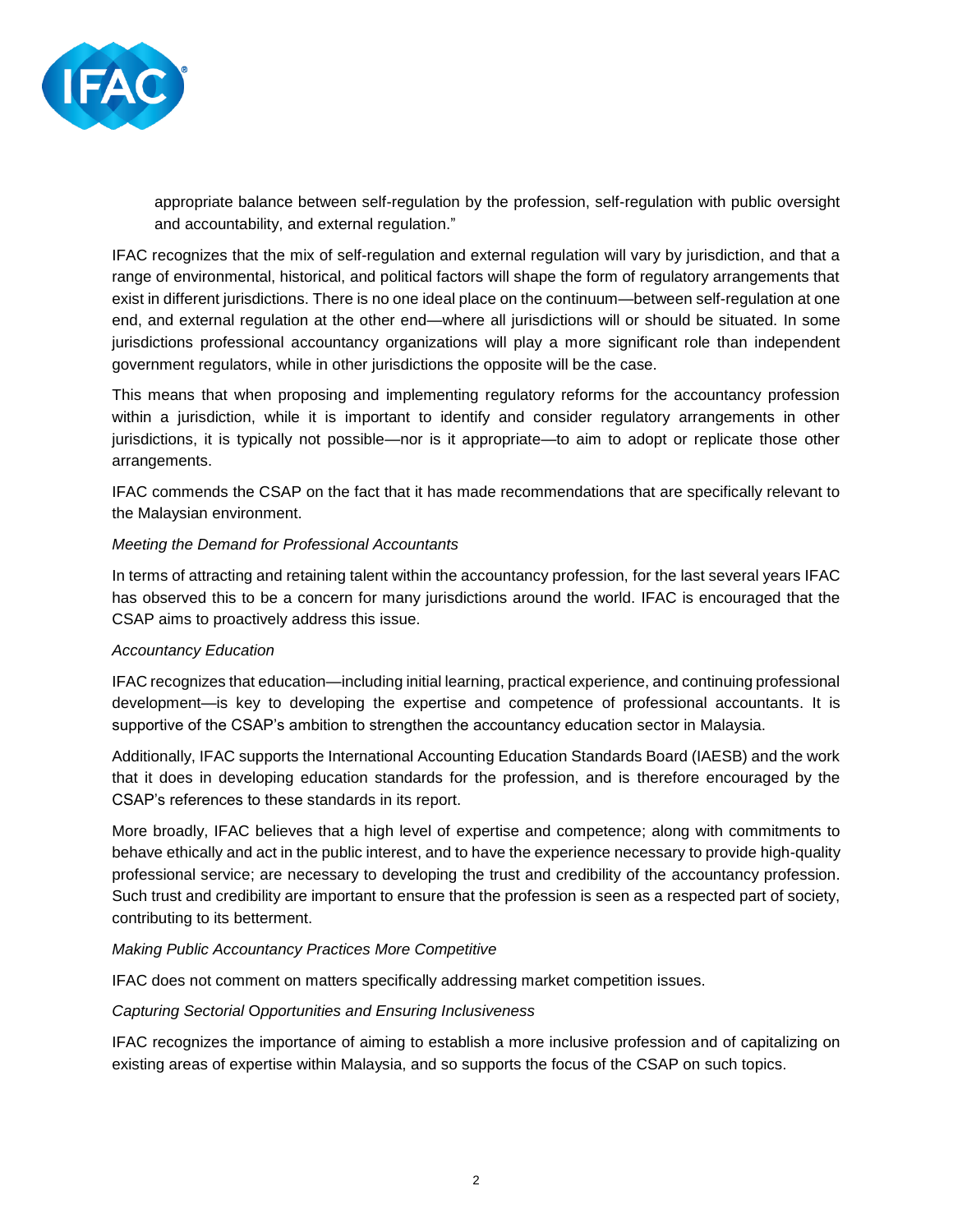

### **Recommendations**

### *Recommendation 1: New Regulatory Body to be set up*

As noted earlier in the general comments, the manner in which the accountancy profession is regulated differs between jurisdictions, depending on a number of environmental, historical, and political factors. It is important when implementing regulatory reform, including the establishment of a new regulatory body that these considerations are taken into account.

IFAC is of the view that a shared regulatory model, in which the accountancy profession has a role to play, can be an effective approach, with the profession often being the only source available to provide input of detailed knowledge when needed. However, this relies on close cooperation and coordination, and dialogue, between the regulatory community and the accountancy profession. There must be a common understanding of purpose and what it is that is to be achieved, in the public interest, with respect to the contributions of the accountancy profession to the economy.

With this in mind, IFAC notes that the Malaysian Institute of Accountants (MIA) is represented on the CSAP and so has been consulted and involved in the decision making and development of the recommendations of the committee. The proposed regulatory changes, especially the establishment of a new regulatory body, will have a significant impact on the future operations of the MIA. As the MIA is a member body of IFAC, IFAC will be monitoring the progress of the regulatory reforms and liaising with the MIA as appropriate, throughout the process.

IFAC recognizes that in recent years many jurisdictions have moved away from a model whereby the profession is almost totally self-regulated to arrangements whereby the regulatory community has greater involvement. Areas of regulation where this shift has occurred include some of those described in the CSAP report as responsibilities for the new regulatory body. This includes, for example, the registration of professional accountants and the setting of professional standards—which IFAC importantly believes should focus on the adoption of high-quality international standards.

For any new regulatory arrangements such as those being proposed, it is important to consider a number of key implementation issues. For example:

 Will the registration and regulation arrangements for professional accountants cover all professional accountants within Malaysia, or just those providing specific services? For example, will the arrangements be established just for auditors of public interest entities, or for all professional accountants providing any professional services to the public? Notwithstanding the need to comply with the same standards of ethical behavior, there are clearly differences in the public interest dimensions for an auditor of a public interest entity versus an accountant working in the finance department of a public sector entity. Furthermore, resource considerations need to be factored into any decisions about the breadth of coverage for registration and regulation of the profession. For example, it might be more resource efficient for a regulator to establish high-level principles and maintain oversight of arrangements, the operations of which are then delegated to another party. 1

l 1 In considering the extent to which regulatory responsibilities for different parts of the profession might be shared between government regulators and the profession, an important reference point is IFAC's [Statements of Membership Obligations](http://www.ifac.org/publications-resources/statements-membership-obligations-smos-1-7-revised) (SMOs). These SMOs cover a series of obligations with which member bodies of IFAC must comply, including for example, the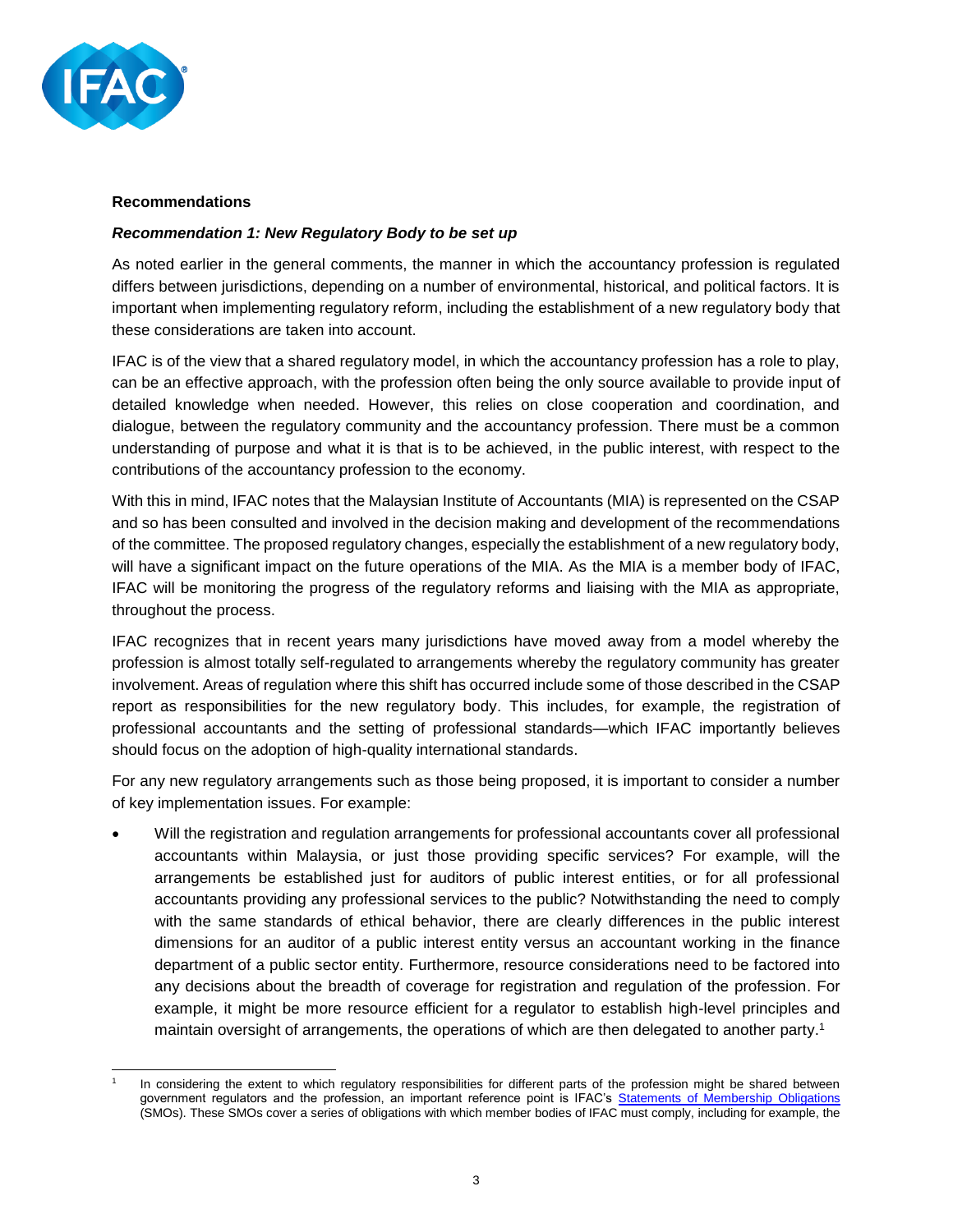

l

- To what extent will the profession continue to be involved in important decision making on matters that impact it? As the party responsible for putting into effect legislative requirements, for using the professional standards that are developed and published, and for behaving ethically in the manner expected of them, professional accountants (and the profession more generally) need to be consulted on and involved in the regulatory process.
- The need for effective segregation of powers, such that the same body (or at the very least the same people) is not responsible for all aspects of the regulatory chain. That is, principles of natural justice suggest that those who set the standards should be different from those who enforce and investigate compliance with the standards, who in turn should be different from those who hear disciplinary cases and impose sanctions. While the structure proposed—i.e., having separate boards with separate responsibilities—appears to address this issue, from a credibility and perception perspective such segregation is important to keep in mind.
- The importance of any new regulatory body having resources and funding that is unencumbered and not subject to undue influence from those providing the funding. IFAC believes that the new body could be funded (in whole or in part) by the government, but importantly, for whatever funding arrangements that are developed, safeguards are in place to ensure that the new body is free from conflicts of interest.

# *Recommendation 2: Ensure baseline competencies are met*

The existence of competency frameworks and models is important for identifying and clarifying the baseline competencies that are required for the profession. They also provide a measure against which assessments can be made about whether the levels of competency are being met.

IFAC agrees with the proposal by the CSAP to adopt the competency model of the Malaysian Institute of Certified Public Accountants (MICPA) as an interim measure until work can be completed on the development of a separate model for the entire profession.

Being an IFAC member body, the MICPA's competency model entails education elements that are consistent with the requirements outlined in International Education Standards (IESs). IFAC encourages the CSAP to recommend that the development of a new separate competency model (by a proposed newly established Education Board) be founded on IESs.

### *Recommendation 3: Co-ordinate efforts to build capacity*

IFAC notes that the CSAP has not identified and detailed specific measures with respect to how the building of capacity might best be achieved.

However, it supports the view of the CSAP that there needs to be a coordinated strategic approach to capacity building. Having individual professional accountancy organizations separately addressing the capacity building requirements for Malaysia would not seem to be ideal; and thus it is important for there to be ongoing dialogue and cooperation between regulators and the professional accountancy organizations on this topic.

need to have in place a mandatory quality assurance review system for firms performing audits of financial statements, as well as identifying and taking action to have in place a just and effective investigative and disciplinary system for its members.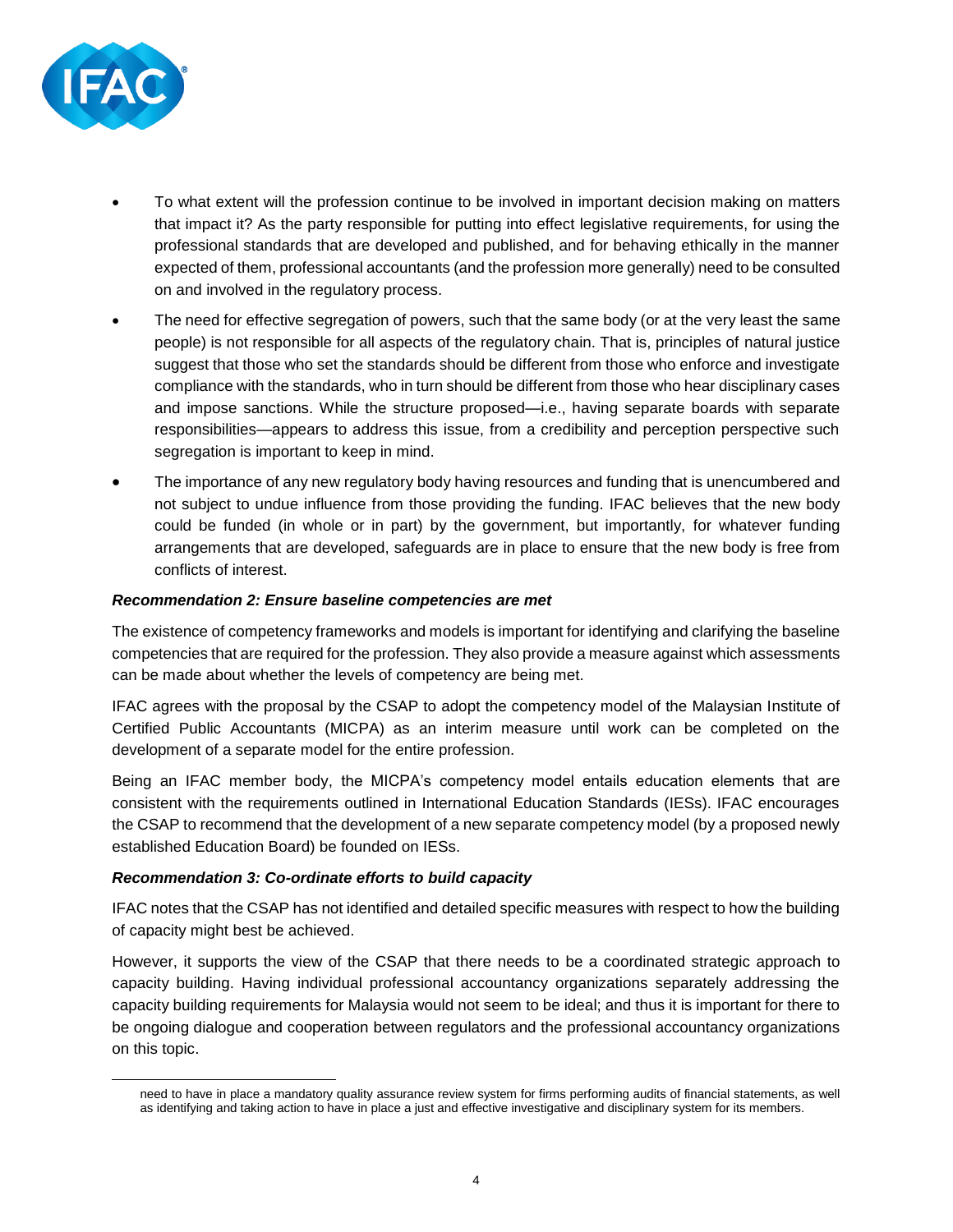

### *Recommendation 4: Increase support to the SMEs and SMPs*

IFAC supports the recommendation of the CSAP to aim to increase the support provided to small- and medium-entities (SMEs) and small- and medium-practices (SMPs) by growing the number of approved training organizations where accountancy graduates are eligible to work and obtain the required professional experience for the purpose of being admitted as members to a professional accountancy organization.

# *Recommendation 5: Widen pathways into the professions*

It is a growing trend around the world for professional accountancy organizations to broaden their pathways into the profession, by offering alternatives and options for non-accounting graduates.

IFAC supports such an innovation, as long as appropriate standards are maintained with respect to the initial professional development requirements and the professional qualification programs, in accordance with the requirements of the IESs.

### *Recommendation 6: Focus funding on accountancy education*

IFAC offers no comments on the proposed strengthening of governance arrangements for the Malaysian Accountancy Research and Education Foundation.

### *Recommendation 7: Make accountancy the profession of choice*

IFAC commends the CSAP on proposing initiatives aimed at promoting the accountancy profession, including efforts to raise awareness of the profession to accountancy students at the early stages of their education.

### *Recommendation 8: Make Malaysia a hub for accountancy education*

IFAC is supportive of initiatives that encourage and promote the accountancy profession, especially with respect to the important areas of education and training, critical to making the profession an attractive choice for students and existing professionals.

Clearly, the need to maintain high-quality standards of knowledge, expertise, and teaching is paramount in any endeavor to make Malaysia a hub for accountancy education and to attract high-quality students from other countries. Encouraging university lecturers to ensure that these high standards are reached—for example, though the use of centers of excellence and professional qualifications—appears to be a positive approach to achieving this objective.

An important consideration in efforts to make Malaysia a hub for accountancy education is the competitive regional environment and how Malaysia may be able to distinguish itself from others, either through the quality of the service provided or by specialized offerings such as a focus on accounting for Islamic finance (refer also to Recommendation 14).

### *Recommendation 9: Encourage co-operation between the industry and universities*

IFAC believes it is critical for all parts of the profession, and all key stakeholders who input into and are impacted by the work of the profession, to cooperate, collaborate, coordinate, and engage in dialogue on matters of importance to promoting and advancing the objectives of the profession in the public interest.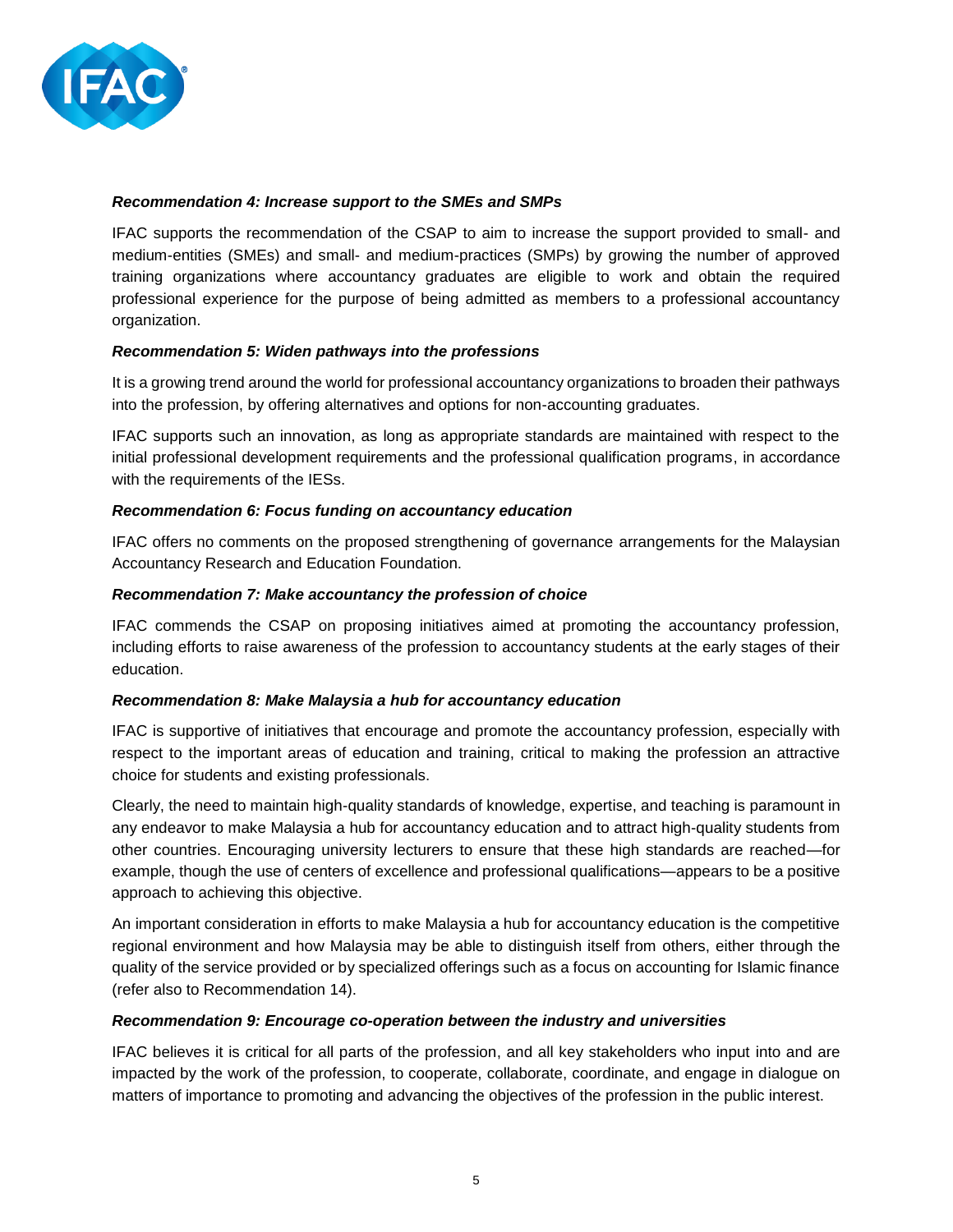

Maintaining and enhancing the links between academia—especially in those areas responsible for the education and training of potential new professional accountants—and the broader profession (including professional accountants in practice and working in business and industry) is important. IFAC is encouraged by the CSAP's proposals to promote a greater understanding and trust between these groups.

# *Recommendation 10: Revise promotion and reward structures for lecturers*

IFAC offers no comment on proposals to revise the promotion and reward structures for lecturers teaching accountancy programs at institutions of higher learning.

# *Recommendation 11: Create an accommodating human capital development environment* and *Recommendation 12: Introduce certification in specialised areas*

In line with the principles espoused in the IESs, IFAC recognizes the importance of continuing education and professional development, in addition to initial education and professional development and qualifications. Indeed, a hallmark of a profession is the commitment to ongoing education and development, and the recognition of the need to ensure that professionals maintain appropriate levels of expertise and competence.

As such, IFAC believes it is important to provide opportunities for more experienced professional accountants to acquire advanced and specialized knowledge, and so supports the CSAP recommendations in this regard, including the potential for specialized post-qualification certifications to be made available.

### *Recommendation 13: Nurture SMPs that are relevant to SMEs*

IFAC is encouraged by initiatives that aim to support the work of SMPs and in particular, in supporting leadership training and in developing and promoting the value-added services that SMPs provide.

However, IFAC offers no comment on the proposals to offer financial incentives to re-shape the competitive SMP market.

### *Recommendation 14: Capitalise on existing expertise*

Capitalizing on and leveraging existing expertise—for example, in areas such as accounting for Islamic finance—seems to make a great deal of sense for a jurisdiction such as Malaysia to pursue. Generating opportunities such as these may potentially bring to prominence the name and role of Malaysia as the place to which to turn when information and expertise on specialized topics is required.

### *Recommendation 15: Establish a more inclusive profession*

IFAC recognizes the importance of inclusiveness and diversity in the accountancy profession and the benefits that accrue from such actions. CSAP proposals to encourage greater participation in the profession by Bumiputeras and from students across the entire country are to be commended.

Also, increasing the English language proficiency of students is important. The need for those in the accountancy profession to be proficient in English cannot be overstated in a global economy in which English is now the language of business and where growing regulatory consistency and the use of international standards provides greater opportunities for cross-border mobility within the profession. Indeed, cross-border mobility is something that should be considered as an important selling point in trying to attract students and others to the profession.